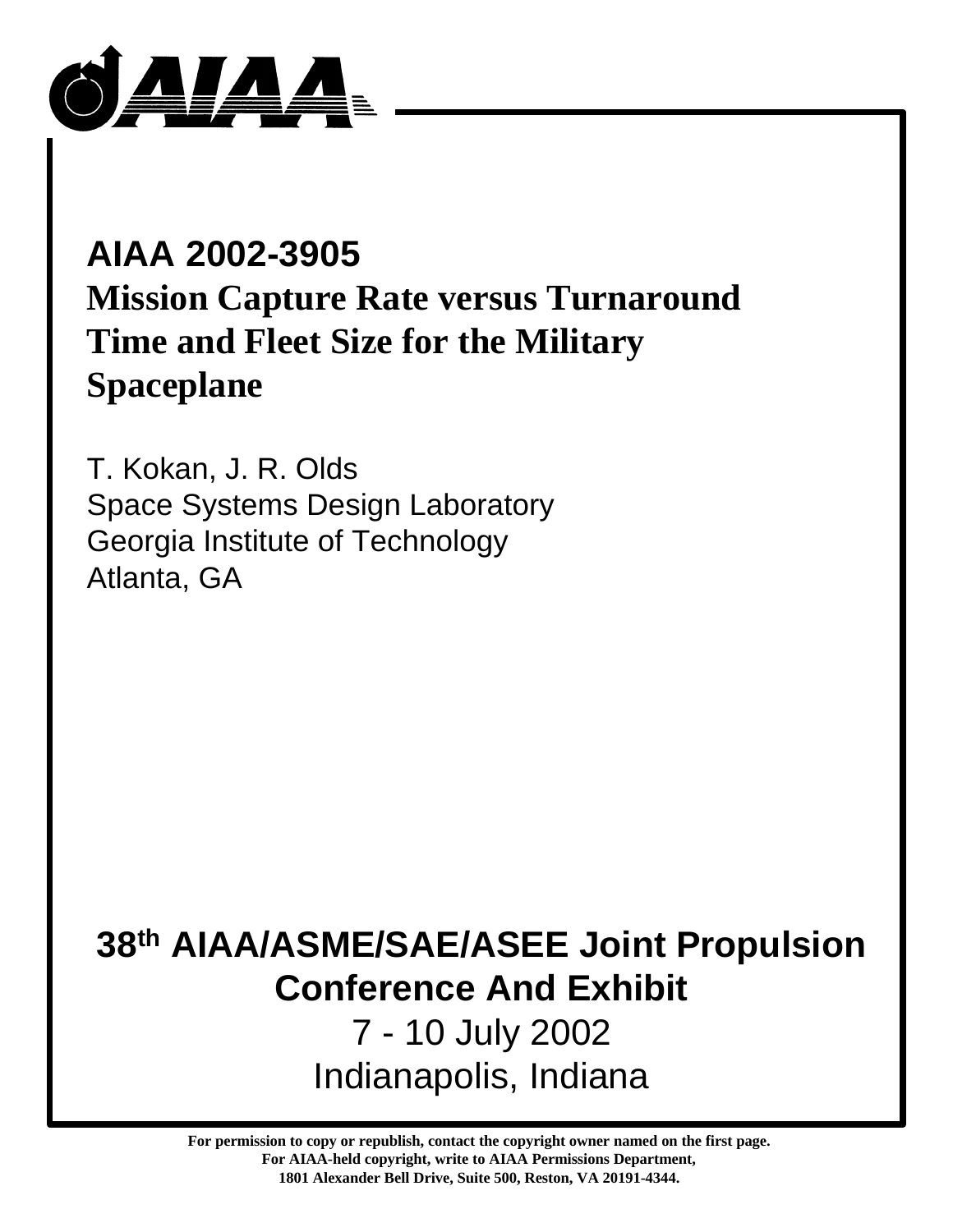# **Mission Capture Rate versus Turnaround Time and Fleet Size for the Military Spaceplane**

Timothy Kokan\* Dr. John R. Olds† Space Systems Design Lab School of Aerospace Engineering Georgia Institute of Technology, Atlanta, GA, 30332-0150

## **ABSTRACT**

The United States Air Force Research Laboratory (AFRL) is conducting research into a military spaceplane (MSP) through the Military Spaceplane System Technology Program Office. The goal of this program is to provide the Air Force with safe, reliable, affordable, and routine access to space.

An important mission performance metric of the MSP program is the mission capture rate. The mission capture rate is a measure of the MSP's ability to meet mission sortie requirements. Extending this to a fleet of MSPs, the mission capture rate is defined as the total number of sorties the fleet is capable of divided by the total required number of sorties.

This research analyzes the relationship between mission capture rate and both turnaround time and fleet size. The turnaround time is the time between when the vehicle lands and when it can take off again. During this time the vehicle is refueled, maintenance and repair work is done, and the payload is loaded.

As turnaround time decreases and fleet size increases, the mission capture rate will increase. A precise definition of this relationship is made in order to determine the necessary fleet size for a given turnaround time subject to a desired mission capture rate.

Copyright © 2002 by Timothy Kokan and John R. Olds. Published by the American Institute of Aeronautics and Astronautics, Inc. with permission.

A Monte Carlo simulation is performed to probabilistically analyze the mission capture rates. This analysis takes into account uncertainties in the utilization requirements of the MSP fleet. These uncertainties include the number of wars within the simulation period, the starting date & duration of each war, and each war's required sortie rate.

This analysis utilizes Crystal Ball Pro® along with Microsoft Excel®. This gives the analysis technique compatibility with commonly used computer platforms.

#### **NOMENCLATURE**

| AFRL        | United States Air Force Research Laboratory |
|-------------|---------------------------------------------|
| CAV         | Common Aero Vehicle                         |
| <b>MIS</b>  | <b>Modular Insertion Stage</b>              |
| <b>MSP</b>  | Military Spaceplane                         |
| <b>NASP</b> | National Aerospace Plane                    |
| <b>OTV</b>  | Orbit Transfer Vehicle                      |
| <b>RSE</b>  | <b>Response Surface Equation</b>            |
| <b>SMV</b>  | Space Maneuver Vehicle                      |
| SOV         | Space Operations Vehicle                    |
|             |                                             |

#### **INTRODUCTION**

The Air Force has shown an interest in space operations vehicles since the late 1950s. Programs such as X-20 and X-15 which took place from the 1950s-1970s to NASP, DC-X, X-33, and X-34, which took place from the 1980s to today all provided scientific and technological development for a future Air Force presence in space<sup>1</sup>.

*<sup>\*</sup>  - Graduate Research Assistant, School of Aerospace Engineering, Student member AIAA.*

*<sup>†</sup> - Professor, School of Aerospace Engineering, Senior member AIAA.*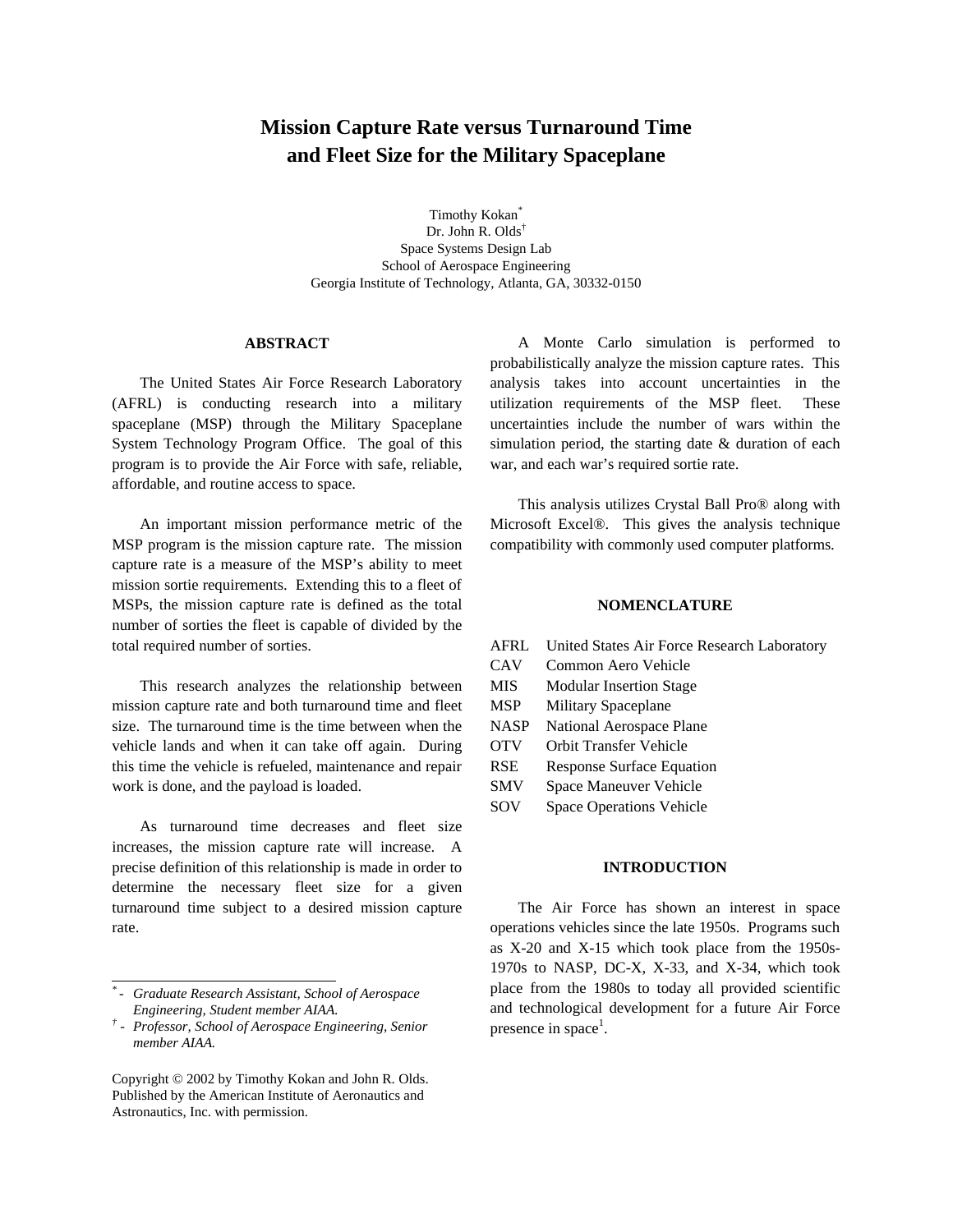Today, the Air Force Research Laboratory (AFRL) is continuing this research and development of a military spaceplane (MSP) through the Military Spaceplane System Technology Program Office. The goal of this program is to provide the Air Force with safe, reliable, affordable, and routine access to space. In order to do this, the Air Force will need new space launch and operations capabilities, because current systems cannot sufficiently meet these Air Force goals<sup>1</sup>.

The MSP system, partially shown in Figure 1, consists of a launch vehicle called the Space Operations Vehicle (SOV), three different types of payloads, and an Orbit Transfer Vehicle (OTV). The SOV will be some future expendable or reusable launch vehicle such as the Delta Clipper<sup>1,6</sup>.



*Figure 1 – MSP Mission Profile*

The three types of payloads are the Space Maneuver Vehicle (SMV), the Common Aero Vehicle (CAV), and the Modular Insertion Stage (MIS). The SMV is a reusable satellite for a variety of orbital operations. The CAV is a reentry vehicle capable of bringing payloads back through the atmosphere from orbit. The MIS is an expendable upper stage used for orbit changing. The OTV is similar to the MIS, but is a reusable vehicle capable of moving satellites into different orbits.

This research focuses on the SOV portion of the MSP system, by analyzing the turnaround time and fleet size of the SOV in order to address mission capture rates.

Table 1 provides the SOV mission requirements threshold and objectives. This data is from the AFRL's "System Requirements Document for a Military Spaceplane System". The requirements of interest in this research project are the "emergency war or peace turn time" and the "mission capable rate" (mission capture rate).

*Table 1 – SOV Mission Requirements*

| Requirement                                      | <b>Threshold</b> | <b>Objective</b> |  |  |  |  |
|--------------------------------------------------|------------------|------------------|--|--|--|--|
| • Sortie Utilization Rates Per MSP (sorties/day) |                  |                  |  |  |  |  |
| Peacetime Sustained                              | 0.10             | 0.20             |  |  |  |  |
| War/Exercise Sustained – for 30<br>days          | 0.33             | 0.50             |  |  |  |  |
| War/Exercise Surge – for 7 days                  | 0.50             | 1.00             |  |  |  |  |
| <b>Emergency Surge</b>                           | 3.00             | 4.00             |  |  |  |  |
| • Turn Times (hrs)                               |                  |                  |  |  |  |  |
| Emergency War or Peace                           | 8                | 2                |  |  |  |  |
| Peacetime Sustained                              | 48               | 24               |  |  |  |  |
| War/Exercise Sustained - for 30<br>days          | 18               | 12               |  |  |  |  |
| $War/Exercise \, Surgery - for 7 \, days$        | 12               | 8                |  |  |  |  |
| • System Availability                            |                  |                  |  |  |  |  |
| Mission Capable Rate (capture rate)              | 0.80             | 0.95             |  |  |  |  |

### **SIMULATION METHOD**

Figure 2 illustrates the analysis process used in this research project. This analysis process allows for the determination of uncertainty through Monte Carlo simulation.



*Figure 2 – Illustration of Analysis Process*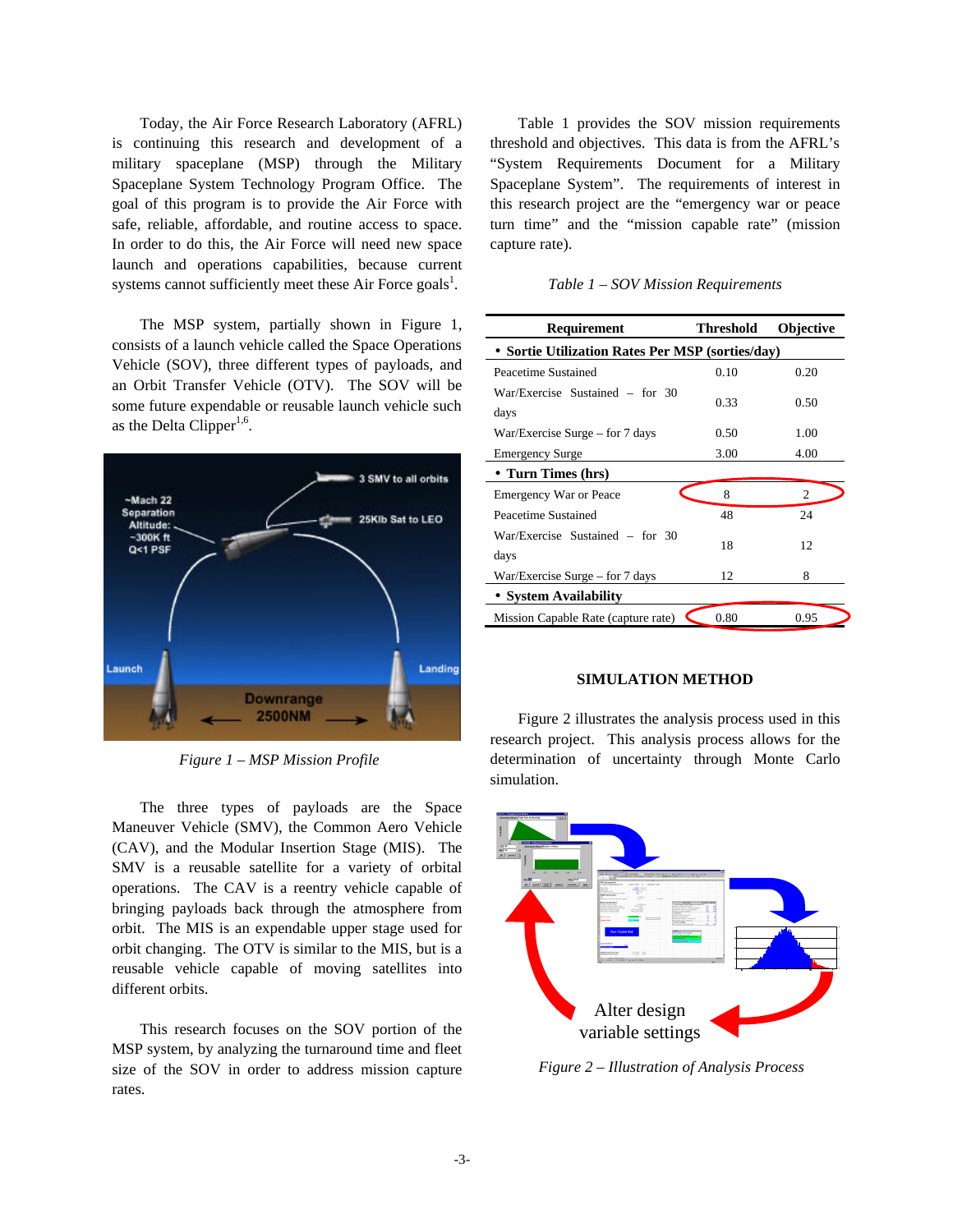Monte Carlo simulation is an accurate means of determining the uncertainty in a design. However, this method is rather computationally inefficient, because it requires many simulation runs in order to create probability distributions that are then used to compute confidence levels and predict corresponding uncertainties. Fortunately, the model used for calculating the mission capture rate is fairly simple and does not require a large computational time. As a result, many thousands of runs can be performed in a reasonable amount of time in order to produce mission capture rate distributions.

The first step in the analysis process, illustrated in the upper-left of Figure 2, is to determine the probability density functions for the uncertain variables. These uncertain variables, also known as noise variables, are the number of wars within the simulation period of 30 years, the starting date of each war, the duration of each war (in days), and each war's required sortie rate. Table 2 provides the probability distribution specifics for each noise variable. Several simplifying assumptions are made in creating these probability distributions. The required war sortie rate is assumed constant throughout the war. The war sortie rate is also assumed independent of the war duration. The types of wars or exercises considered are relatively short duration conflicts that have become more common over the last 15 years.

*Table 2 – Noise Variable Probability Distributions*

| <b>Noise Variable</b>              | <b>Distribution</b><br>Type | Minimum  | Most<br>Likely<br>Value | <b>Maximum</b> |
|------------------------------------|-----------------------------|----------|-------------------------|----------------|
| Number of<br>Wars (in 30<br>years) | <b>Uniform</b>              | 5        | N/A                     | 15             |
| War Starting<br>Date               | Uniform                     | 1/1/2010 | N/A                     | 12/31/2039     |
| War Duration<br>(days)             | Triangular                  | 5        | 30                      | 200            |
| War Flight Rate<br>(sorties/day)   | Triangular                  |          | 10                      | 50             |

The second step in the analysis process, illustrated in the center of Figure 2, is to compute the mission capture rate based upon the two control variables (fleet size and turnaround time), and the random values generated for the four noise variables. The random values for the noise variables are generated by Crystal Ball Pro®, and are based upon the prescribed

probability distributions shown in Table 2. The mission capture rate is computed by a Microsoft Excel® spreadsheet. This step is shown in more detail in Figure 3.

The Excel spreadsheet starts off by taking, as manual input, the following variables:

- Simulation starting and ending dates
- Number of data points for the Monte Carlo simulation
- **Fleet Size**
- Peacetime sustained sorties/day
- Peacetime sustained turnaround time
- Emergency war turnaround time



*Figure 3 – Analysis Process Execution and Data Flow*

In addition to these inputs, the probabilistic inputs listed in Table 2 are also provided by Crystal Ball Pro. The spreadsheet then calculates the following variables:

- Number of days for the simulation
- Peacetime usage based upon the fleet size and the peacetime sustained sorties/vehicle/day
- Total number of peacetime flights based upon the number of days and the peacetime usage
- Peacetime flights that cannot be handled based upon the number of days, the fleet size, and the peacetime sustained turnaround time
- Emergency available flights/day based upon the fleet size and the emergency war turnaround time.

A Microsoft Visual Basic script then iterates through every day of the simulation. For each day, the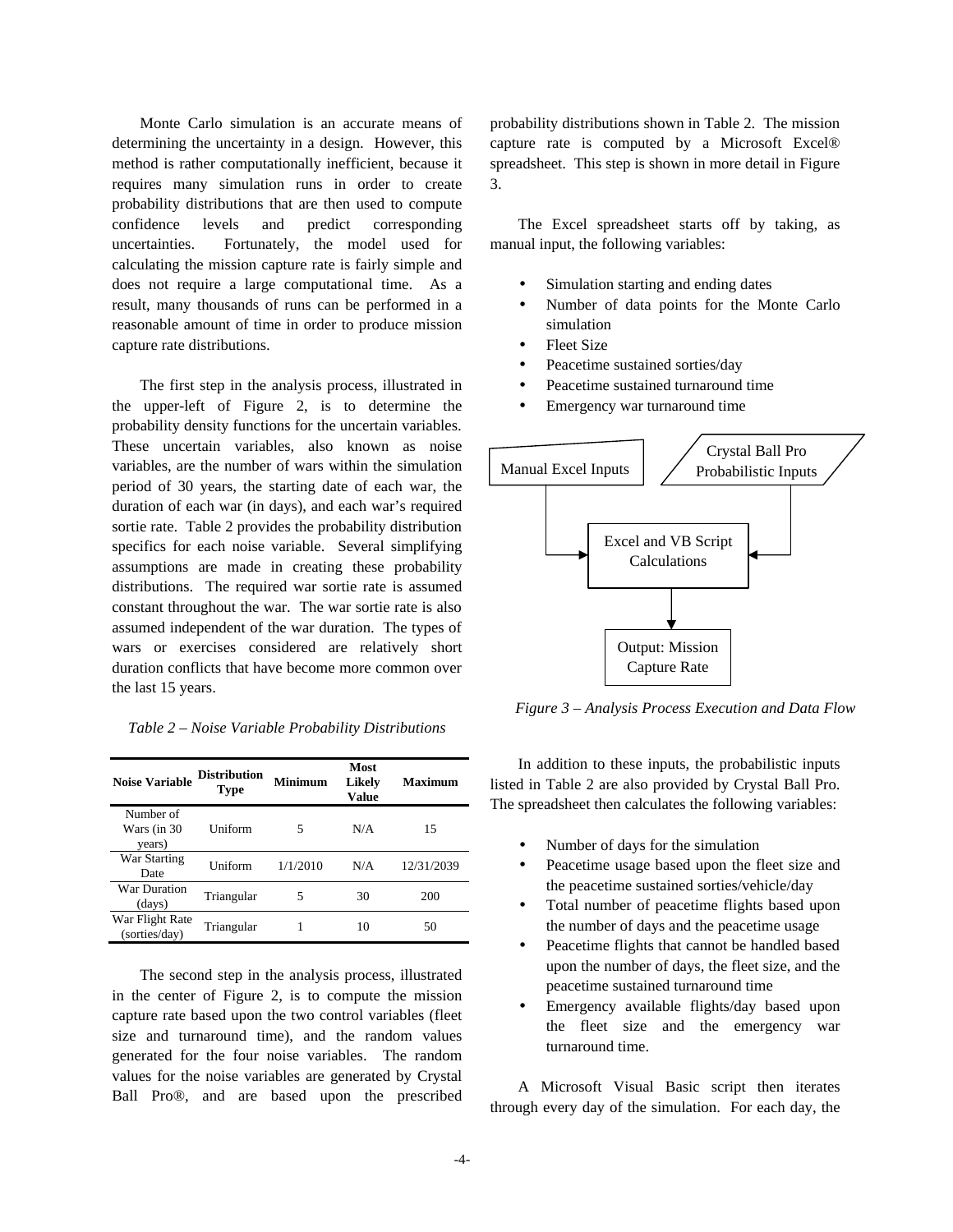script checks to see if a war is occurring. If one is occurring, the required flights/day for that war is added to the total required flights/day (which also includes the peacetime sustained flights per day).

Once this is done for every war, the required flights/day for the current day is compared against the fleet's available flights/day. The number of flights made and the number of flights missed are recorded for that day. They are then added to the total flights made and the total flights missed. Figure 4 is an example of the resulting sortie rate distribution. The peaks in the distribution indicate times of war. If the total sorties/day exceeds the maximum capable sorties/day, then the excess sorties count as flights missed.



*Figure 4 – Example Resulting Sortie Rate Distribution*

After this calculation process is completed for every day in the simulation period, the capture rate is calculated. The capture rate is shown in Equation 1:

$$
capture Rate = \frac{totalFlights Made}{totalFlights Made + totalFlightsMissed}
$$
 (1)

The third step in the analysis process, illustrated in the right of Figure 2, is the tabulation of the mission capture rate values computed in the second step. By repeating this process for different values of the noise variables, a probability distribution of mission capture rates is created. Figure 5 shows a sample probability distribution from a given set of manual Excel inputs. From this distribution of data, confidence intervals can

be created. For this research, an 80% confidence lower bound on the mission capture rates is found in order to get a conservative estimate of the necessary fleet size and turnaround time to achieve the calculated mission capture rate.

#### **RESULTS**

This lower bound value is the mission capture rate in which 80% of the Monte Carlo simulation run values are larger. As a result, one can be 80% confident that the mission capture rate will be at or above the values provided.

Figure 5 illustrates how the Monte Carlo simulation process can yield confidence levels. The probability distribution shown in Figure 5 is simply a histogram of the mission capture rates for a given fleet size and turnaround time. The 80% lower bound is the dividing line between the two colors.



Applying this technique for several values of fleet size and turnaround time, Table 3 can be produced. Table 3 summarizes the results of 16 Monte Carlo simulation runs. Each simulation run consists of 2,000 iterations of the analysis process describe previously and illustrated in Figure 2.

From these results, fleet size predictions can be made for an assumed emergency turnaround time and a desired mission capture rate. For example, using the threshold mission capture rate of 0.80 and emergency turnaround time of 8 hours as defined by the AFRL's "System Requirements Document for a Military Spaceplane System", a minimum fleet size of approximately 8 is found using Table 3.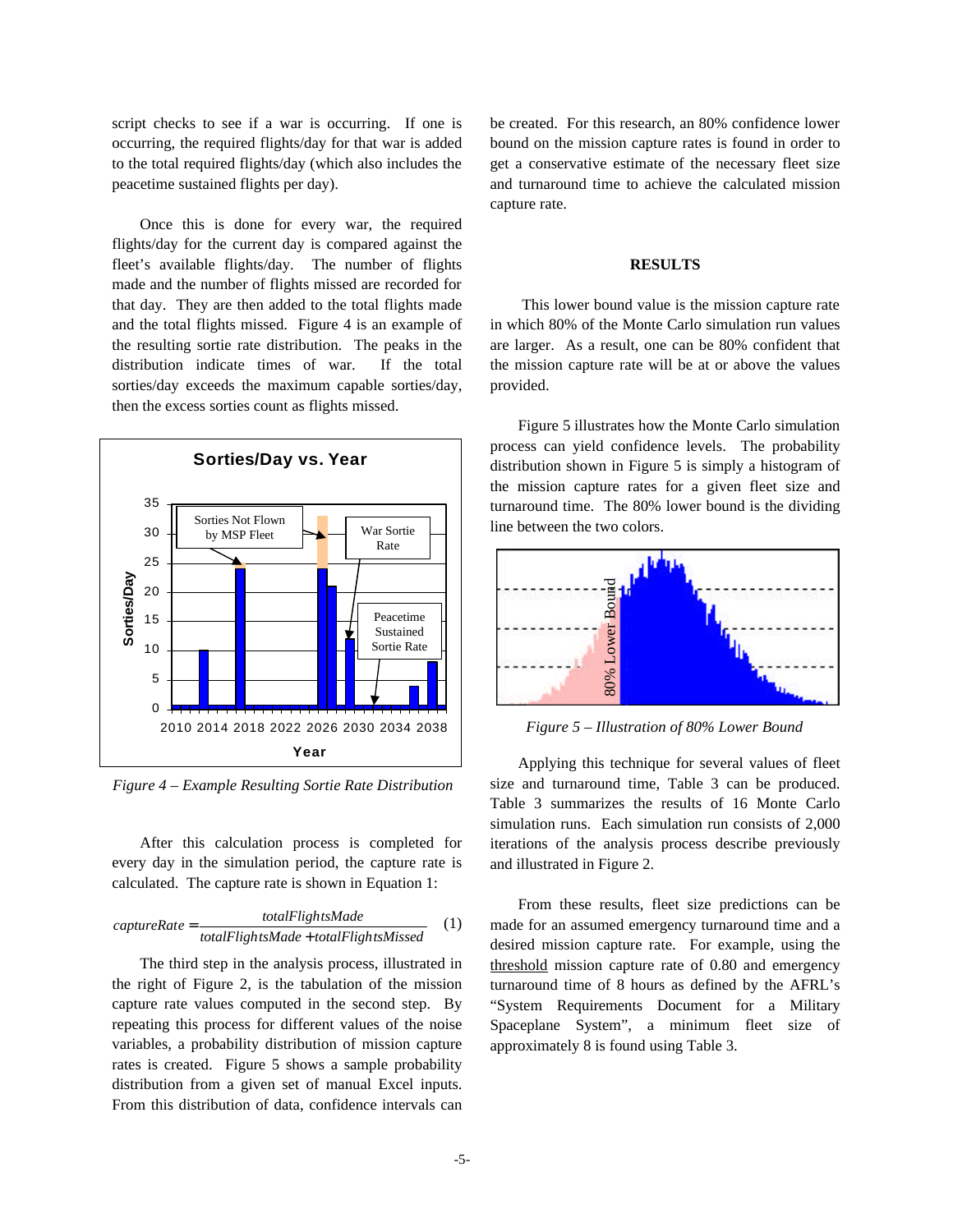|       |    | <b>Emergency Turnaround Time (hrs)</b> |        |        |        |  |  |
|-------|----|----------------------------------------|--------|--------|--------|--|--|
|       |    | Δ                                      | x      | 16     | 32     |  |  |
| Size  |    | 0.8501                                 | 0.6266 | 0.4651 | 0.3725 |  |  |
|       | 8  | 1.0000                                 | 0.8468 | 0.6229 | 0.4726 |  |  |
| Fleet | 16 | 1.0000                                 | 0.9999 | 0.8464 | 0.6273 |  |  |
|       | 32 | 1.0000                                 | 1.0000 | 0.9996 | 0.8474 |  |  |

*Table 3 – 80% Confidence Mission Capture Rates for the MSP Fleet*

To get a better feel for the design space at design points not investigated by any of the Monte Carlo simulation runs, a contour plot is created. Figure 6 shows this contour plot of the 80% confidence mission capture rates. This allows us to see very easily what the relationship is between fleet size and turnaround time at some mission capture rate constraint.



*Figure 6 – Contour Plot of 80% Confidence Mission Capture Rates*

Going back to our previous example, using the AFRL's threshold mission capture rate of 0.80, we see that with an emergency turnaround time of 8 hours, the fleet size would need to be at least 7 vehicles. However, if we then used the AFRL's objective mission capture rate of 0.95, we see that with an emergency turnaround time of 8 hours, the fleet size would need to be at least 14 vehicles.

Instead of the above graphical method, we can investigate the design space by creating a response surface equation (RSE). An RSE is typically a polynomial equation used to approximate a value computed by some analysis code. In other words, the RSE is an equation that approximates the design space.

To create an RSE, we start by transforming our problem into a more general form:

> y = 80% Confidence Mission Capture Rate  $x_1$  = Fleet Size  $x_2$  = Turnaround Time

Interactions and  $2<sup>nd</sup>$  order effects are included in order to capture any nonlinearity in the design space. With this in mind, the following general RSE equation is shown by Equation 2:

$$
y = b_0 + b_1 x_1 + b_2 x_2 + b_{12} x_1 x_2 + b_{11} x_1^2 + b_{22} x_2^2 \tag{2}
$$

The coefficients  $(b_i's)$  are computed using Equation 3:

$$
\mathbf{b} = \left(\mathbf{X}^T \ast \mathbf{X}\right)^{-1} \ast \mathbf{X}^T \ast \mathbf{y}
$$
 (3)

Where **b** is the vector of coefficients, **y** is the vector of mission capture rates from the 16 runs, and **X** is the design matrix for the 16 runs. In this case, **X** is a 16x6 matrix and is shown in Equation 4:

$$
\mathbf{X} = \begin{bmatrix} 1 & x_1 & x_2 & x_1x_2 & x_1^2 & x_2^2 \\ 1 & 4 & 4 & 16 & 16 & 16 \\ \dots & \dots & \dots & \dots & \dots & \dots \\ 1 & 32 & 32 & 1024 & 1024 & 1024 \end{bmatrix}
$$
 (4)

Solving for **b** using the 16 data points, we obtain Equation 5:

$$
\mathbf{b} = \begin{bmatrix} 0.813975 \\ 0.031752 \\ -0.031848 \\ 3.946923*10^{-4} \\ -6.821631*10^{-4} \\ 3.433915*10^{-4} \end{bmatrix}
$$
 (5)

This model works fairly well on the interior points, but does not fair as well at the edges of the part of the design space explored by the Monte Carlo simulation runs. Further Monte Carlo runs are necessary to extend the capability of the RSE, and can be built upon previous simulation runs.